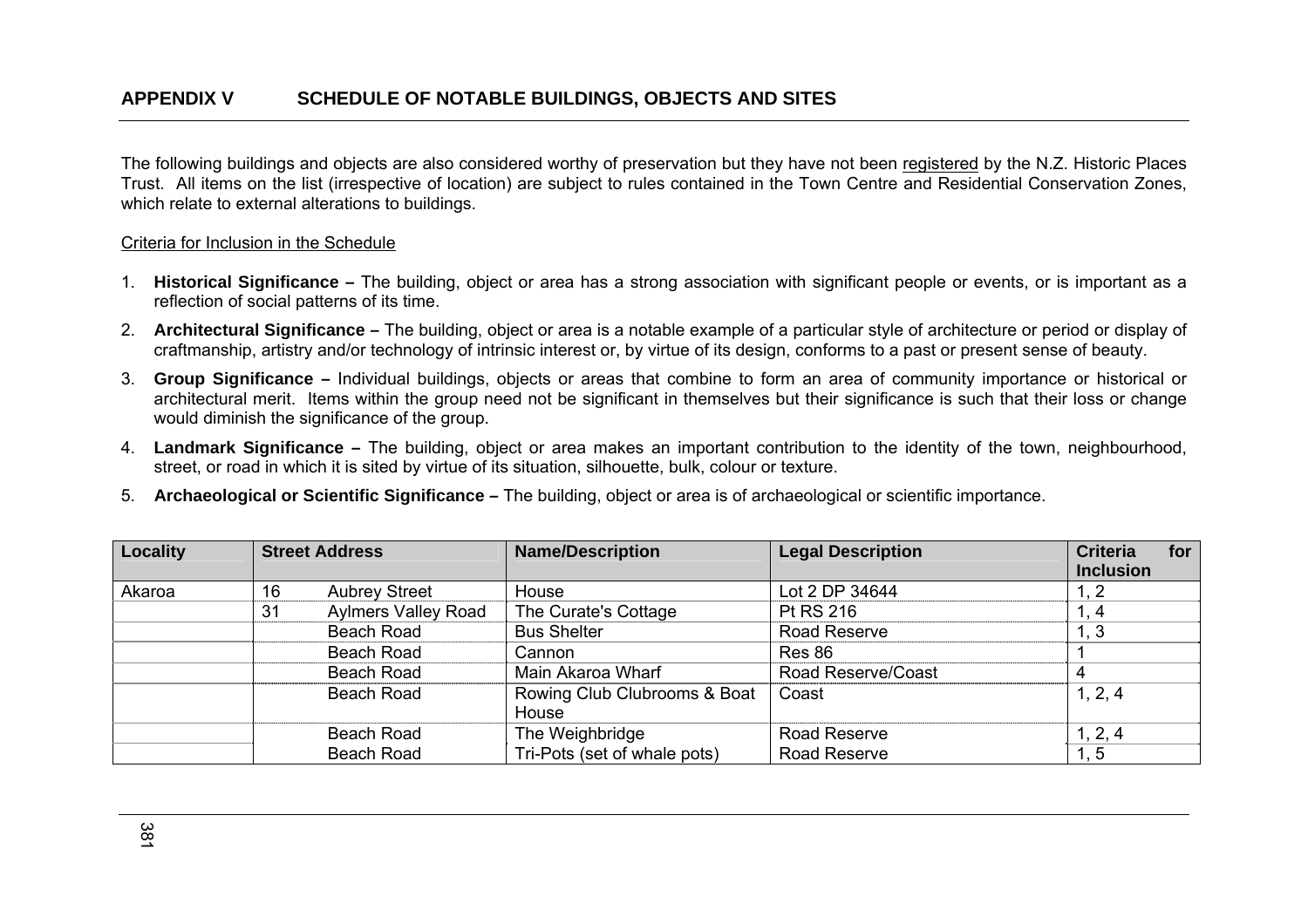| Locality |                         | <b>Street Address</b>     | <b>Name/Description</b>          | <b>Legal Description</b>       | for<br><b>Criteria</b><br><b>Inclusion</b> |
|----------|-------------------------|---------------------------|----------------------------------|--------------------------------|--------------------------------------------|
| Akaroa   | 49                      | <b>Beach Road</b>         | Fire Bell/Hose Tower             | Lot 1 DP 46053                 | 1, 2                                       |
|          | 65                      | <b>Beach Road</b>         | Shop                             | Lot 3 DP 3005                  | 3                                          |
|          | 67                      | <b>Beach Road</b>         | Shop                             | Pt Lot 4 DP 883                | 1, 3                                       |
|          | 69                      | <b>Beach Road</b>         | <b>Harbour View</b>              | Pt Lot 4 DP 883                | 1, 3                                       |
|          | 73                      | <b>Beach Road</b>         | Astrolabe/Ship 'n' Shore         | Lot 1 DP 45232                 | 1, 3, 4                                    |
|          | 81                      | <b>Beach Road</b>         | <b>Brassell's Building</b>       | Lot 1 DP 34346                 | 1, 3                                       |
|          | 11                      | <b>Bruce Terrace</b>      | Legge's Cottage                  | Lot 1 DP 23262, Pt TS 77       | 1, 3                                       |
|          | 6                       | <b>Church Street</b>      | Fire and Ice Building Brown's    | Pt TS 60 132, Town of Akaroa   | 1, 2, 3                                    |
|          |                         |                           | <b>Bakery</b>                    |                                |                                            |
|          |                         | Daly's Wharf              | Daly's Wharf                     | Coast                          | 1, 4                                       |
|          |                         | Daly's Wharf - Shelter    | Daly's Wharf                     | Coast                          | 4                                          |
|          |                         | <b>Grehan Valley Road</b> | Togidre                          | Pt RS 6737                     | 1, 2                                       |
|          |                         | <b>Grehan Valley Road</b> | <b>Curry Homestead</b>           | Pt RS 5909 Rural Sec 7259 7020 | 1, 2                                       |
|          |                         | <b>Grehan Valley Road</b> | Tree Crop Farm                   | <b>RS 5954</b>                 | 1, 4                                       |
|          | 5                       | <b>Julius Place</b>       | Vicarage                         | Lot 15 DP 41742                | 1, 2, 3, 4                                 |
|          | $\overline{\mathbf{4}}$ | Percy Street              | <b>Dwelling</b>                  | Pt RS 216                      | 1, 2, 3                                    |
|          | $\overline{7}$          | Percy Street              | Water Wheel on Glencarrig        | Lot 2 DP 54534                 | 1, 5                                       |
|          |                         |                           | property                         |                                |                                            |
|          | 17                      | Rue Benoit                | <b>Dwelling</b>                  | Pt RS 20 Town of Akaroa        | $\overline{2}$                             |
|          | 20                      | Percy Street              | <b>Dwelling</b>                  | Lot 1 DP 58462                 | 1, 2, 3                                    |
|          | 24                      | <b>Percy Street</b>       | Dwelling - Early 1900's          | Lot 1 DP 58462                 |                                            |
|          | 11                      | Rue Balguerie             | Cottage                          | Lot 1 DP 41063                 | 1, 2, 3                                    |
|          | 12                      | Rue Balguerie             | <b>Charlotte Straten Cottage</b> | Pt RS 200, Town of Akaroa      | 1, 2, 3                                    |
|          | 15                      | Rue Balguerie             | Cottage                          | Lot 1 DP 45661                 | 1, 2, 3                                    |
|          | 38                      | Rue Balguerie             | Cottage                          | Pt RS 2000 Lot 1 DP 34441      | 1, 3                                       |
|          | 43                      | Rue Balguerie             | <b>Branthwaite</b>               | Lot 2 DP 43451                 | 1, 2, 3                                    |
|          | 44                      | Rue Balguerie             | <b>Dwelling</b>                  | Lot 1 DP 51289                 | 1, 2, 3                                    |
|          | 46                      | Rue Balguerie             | Caroline Cottage                 | Lot 1 DP 16204                 | 1, 2, 3                                    |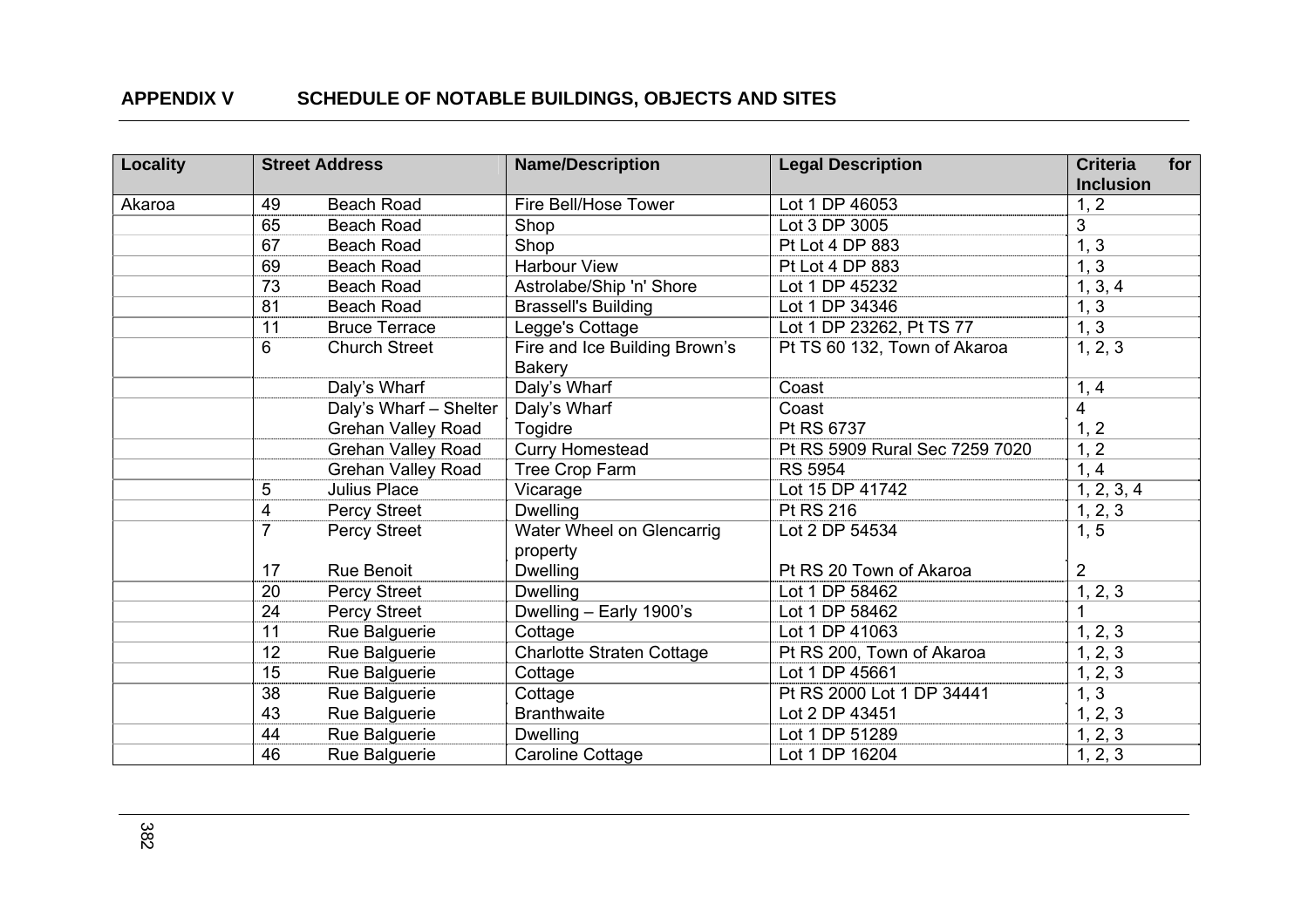| <b>Locality</b> |      | <b>Street Address</b> | <b>Name/Description</b>    | <b>Legal Description</b>         | for<br><b>Criteria</b><br><b>Inclusion</b> |
|-----------------|------|-----------------------|----------------------------|----------------------------------|--------------------------------------------|
| Akaroa          | 47   | Rue Balguerie         | <b>Bungalow</b>            | Lot 1 DP 2706                    | 1, 3                                       |
|                 | 51   | Rue Balguerie         | <b>Bungalow</b>            | Lot 3 DP 27061                   | 1, 2, 3                                    |
|                 | 51   | Rue Balguerie         | <b>Bungalow</b>            | Lot 2 DP 27061                   | 1, 2, 3                                    |
|                 | 55   | Rue Balguerie         | <b>Dwelling</b>            | Lot 6 DP 10471                   | 1, 2, 3                                    |
|                 |      | Rue Grehan            | Old Kiln Ruins             | Lot 2 DP 9356                    | 1, 5                                       |
|                 |      | Rue Grehan            | Rose Cottage               | Pt RS 7521                       |                                            |
|                 | 8    | Rue Grehan            | <b>Dwelling</b>            | Lot 2 DP 20288                   | 1, 2                                       |
|                 | 42   | Rue Grehan            | The Wilderness             | Lot 2 DP 28752                   | 1, 2, 4                                    |
|                 |      | Rue Jolie             | <b>Plunket Rooms</b>       | Lot 1 DP 3249                    | 1, 4                                       |
|                 | 40   | Rue Jolie             | <b>Yew Cottage</b>         | <b>TS 111</b>                    | 1                                          |
|                 | 110  | Rue Jolie             | House                      | Lot 14 DP 3005                   | 2, 3                                       |
|                 | 112  | Rue Jolie             | House                      | Lot 13 DP 883                    | 2, 3                                       |
|                 | 114  | Rue Jolie             | <b>Dwelling</b>            | Lot 12 DP 883                    | 1, 2                                       |
|                 | 116  | Rue Jolie             | House                      | Lot 11 DP 883                    | 1, 2, 3                                    |
|                 | 117  | Rue Jolie             | <b>Dwelling</b>            | Lot 22 DP 166                    | 1, 3, 4                                    |
|                 | 136  | Rue Jolie             | Villa                      | TS 125 Town of Akaroa            | 2, 3                                       |
|                 | 147A | Rue Jolie             | <b>Dwelling</b>            | Flat 1 DP 35213                  | 1, 3                                       |
|                 | 147B | Rue Jolie             | Cottage                    | Lot 2 DP 21949                   | 1, 2, 3                                    |
|                 | 155  | Rue Jolie             | <b>Red House</b>           | Pt RS 216 Town of Akaroa         | 3                                          |
|                 | 164  | Rue Jolie             | <b>Dwelling</b>            | Lot 1 DP 23262                   | 1, 2, 3, 4                                 |
|                 |      | Rue Lavaud            | Lampstand                  | Road Reserve                     | 1, 4                                       |
|                 |      | Rue Lavaud            | Post Office                | Lot 1 DP 54049                   | 1, 2, 3, 4                                 |
|                 |      | Rue Lavaud            | <b>War Memorial</b>        | Lot 1 DP 3249                    | 1, 2, 3, 4                                 |
|                 | 6    | Rue Lavaud            | <b>Grand Hotel</b>         | Lot 2 DP 52763                   | 1, 2, 4                                    |
|                 | 12   | Rue Lavaud            | Mon Desir                  | Lot 1 DP 4493, Lots 2-3 DP 70003 | 3                                          |
|                 | 31   | Rue Lavaud            | <b>Local Crafts</b>        | Sec 137 Town of Akaroa           | 1, 2, 3                                    |
|                 | 33   | Rue Lavaud            | C'est La Vie               | Sec 136 Town of Akaroa           | 1, 2, 3                                    |
|                 | 40   | Rue Lavaud            | <b>Picturesque Gallery</b> | Lot 2 DP 21172                   | 1, 4                                       |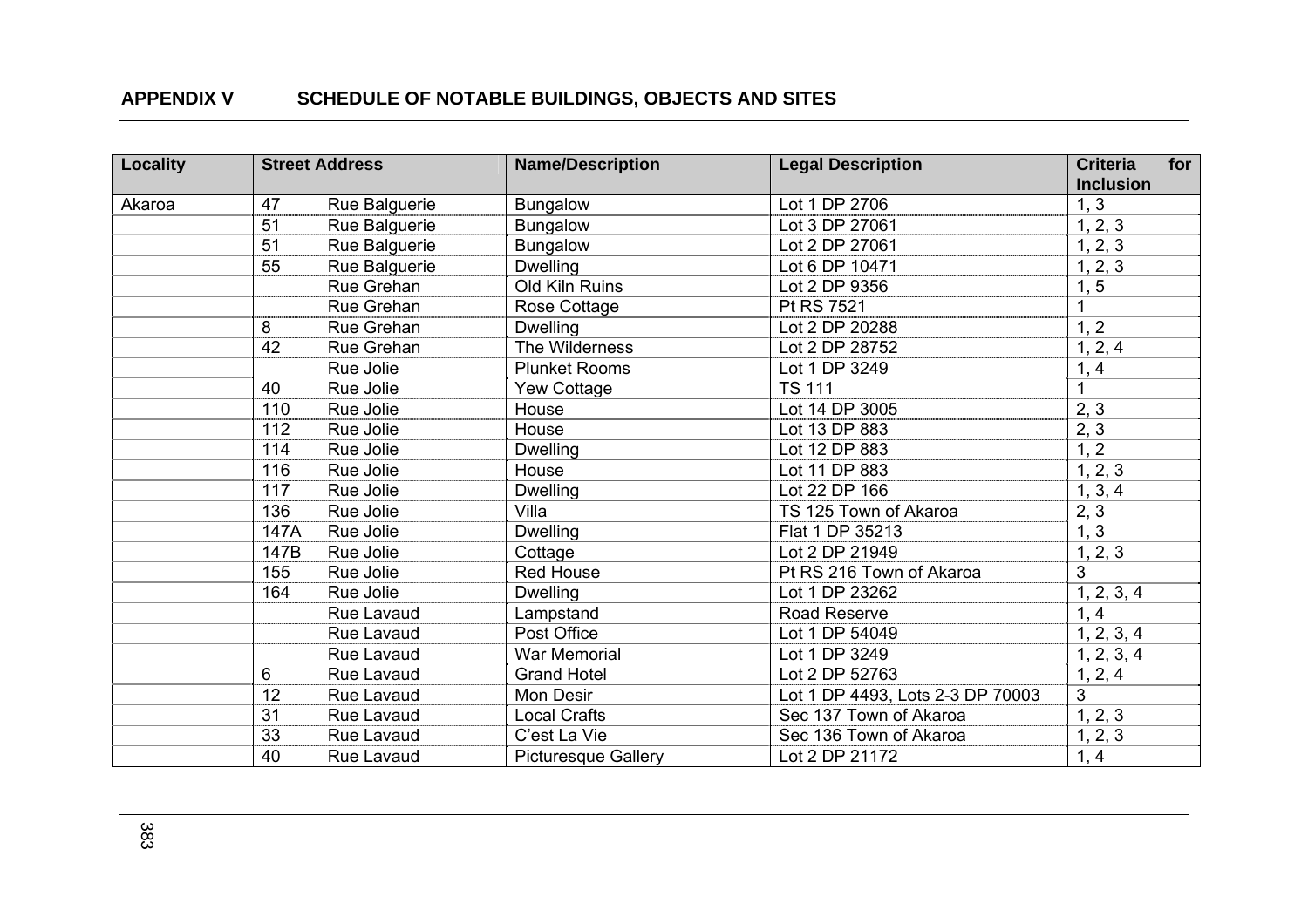| <b>Locality</b>      |    | <b>Street Address</b>     | <b>Name/Description</b>                         | <b>Legal Description</b>     | <b>Criteria</b><br>for<br><b>Inclusion</b> |
|----------------------|----|---------------------------|-------------------------------------------------|------------------------------|--------------------------------------------|
| Akaroa               | 42 | Rue Lavaud                | Mrs Eteveneaux's Sweet Shop                     | Lot 1 DP 14786               | 1, 3, 4                                    |
|                      | 43 | Rue Lavaud                | Cottage                                         | Lot 1 DP 41462               | 1, 2, 4                                    |
|                      | 45 | Rue Lavaud                | Artisan's Gallery                               | Lot 2 DP 41462               | 1, 3, 4                                    |
|                      | 46 | Rue Lavaud                | Madeira Hotel                                   | Lots 1 & 2 DP 4107           | 1, 2, 3, 4                                 |
|                      | 47 | Rue Lavaud                | <b>McCrostie's Office</b>                       | Lot 1 DP 5961                | 1, 3                                       |
|                      | 49 | Rue Lavaud                | <b>Bon Accord</b>                               | Pt PT 200                    | 1, 3, 4                                    |
|                      | 54 | Rue Lavaud                | Faultline Gallery (Old Butchery)                | Pts TS 86                    | 1, 3                                       |
|                      | 60 | Rue Lavaud                | Potpourri                                       | <b>TS 88</b>                 |                                            |
|                      | 62 | Rue Lavaud                | Old Police Stables (Woodstock<br>Garden Centre) | DP 162                       | 1, 3, 4                                    |
|                      | 62 | Rue Lavaud                | Snuggle Inn Police House                        | DP 162                       | 1, 3, 4                                    |
|                      | 67 | Rue Lavaud                | Butcher's House and Shop                        | Pt RS 2000                   | 1, 3                                       |
|                      | 81 | Rue Lavaud                | <b>Dwelling</b>                                 | Lot 1 DP 46084               | 1, 4                                       |
|                      | 83 | Rue Lavaud                | <b>Dwelling</b>                                 | Lot 2 DP 43183               | 1, 4                                       |
|                      | 84 | Rue Lavaud                | <b>War Memorial</b>                             | Lot 1 DP 3249                |                                            |
|                      | 84 | Rue Lavaud                | <b>Whale Pot</b>                                | Lot 1 DP 3249                | 1                                          |
|                      | 91 | Rue Lavaud                | Shops/dwelling                                  | Lots 1 & 2 DP 42595          | 1, 4                                       |
|                      | 48 | Selwyn Avenue             | <b>Dwelling</b>                                 | Lot 1 DP 24276               |                                            |
|                      | 55 | Selwyn Avenue             | Cherry Farm                                     | Lot 1 DP 15299               |                                            |
|                      | 70 | <b>Woodills Road</b>      | Daisy Cottage                                   | Pt RS 4044                   | 1, 4                                       |
|                      | 4  | <b>William Street</b>     | <b>Dwelling</b>                                 | Lot 2 DP 23488               | 1, 3                                       |
|                      | 9  | <b>William Street</b>     | <b>Dwelling</b>                                 | Pt RS 216                    | 3                                          |
| Allandale            |    | <b>Bamfords Road</b>      | Cottage (formerly Wallis family)                | Lot 1 DP 12469               | 1,2                                        |
| Duvauchelle          |    | Highway 75                | Sale Yard Building                              | Lot 15 DP 1887               | 1, 2, 3, 4                                 |
|                      |    | Highway 75                | Old Post Office                                 | Lot 2 DP 62762               | 1, 4                                       |
| <b>Erskine Point</b> |    | Erskine Point -           | Gun Emplacements (1885)                         | <b>Erskine Point Reserve</b> | 1, 2, 3, 4, 5                              |
|                      |    | <b>Recreation Reserve</b> |                                                 |                              |                                            |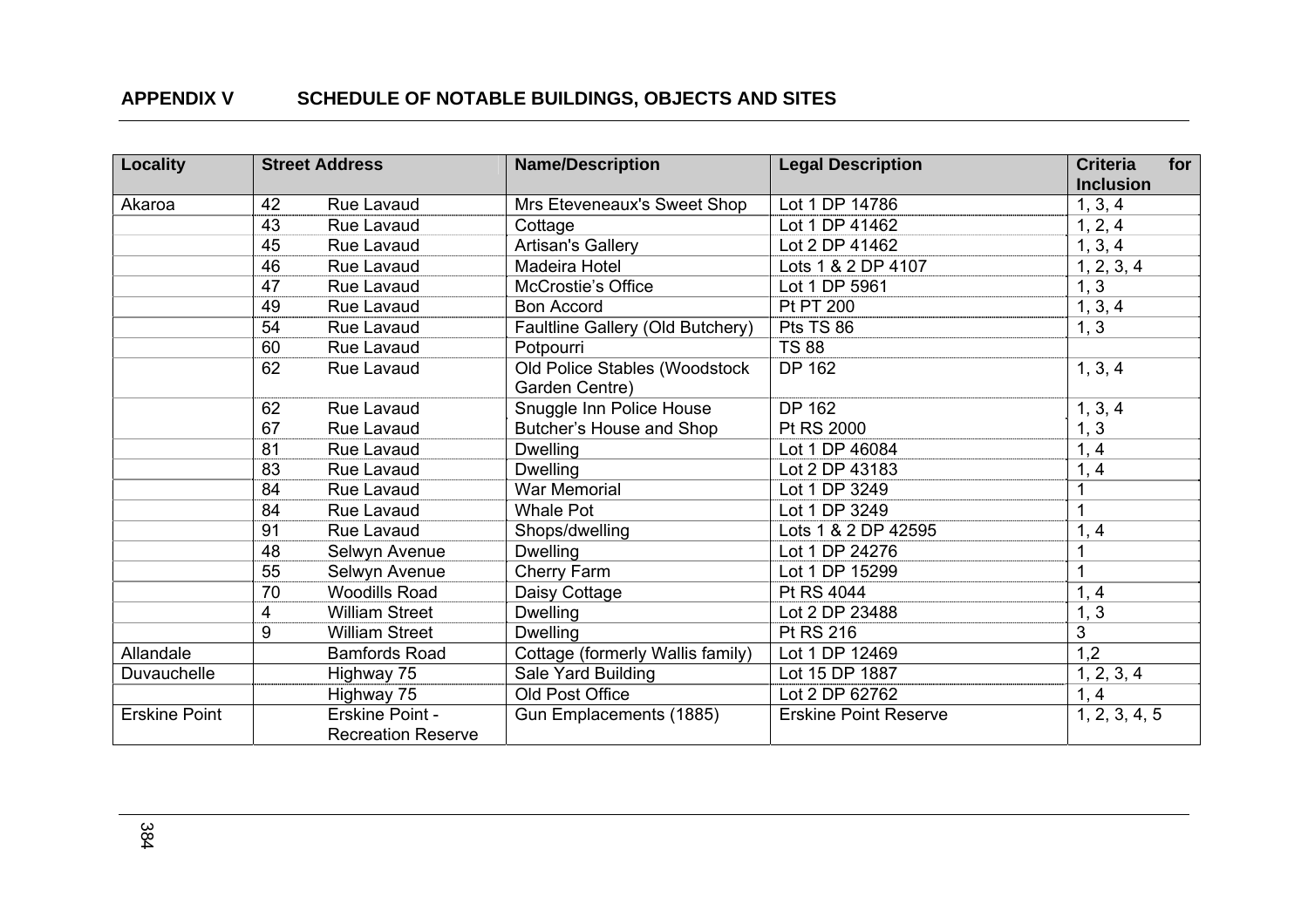| <b>Locality</b>     |                 | <b>Street Address</b>                             | <b>Name/Description</b>                                    | <b>Legal Description</b>                                 | <b>Criteria</b><br><b>Inclusion</b> | for |
|---------------------|-----------------|---------------------------------------------------|------------------------------------------------------------|----------------------------------------------------------|-------------------------------------|-----|
| Governors Bay       |                 | Governors Bay Road                                | <b>Bridge/Culvert</b>                                      | Road Reserve, Near 863 Governors<br>Bay Road             | 1, 2, 3, 4                          |     |
|                     |                 | Junction of Dyers<br>Pass & Governors<br>Bay Road | Bridge/Culvert                                             | Road Reserve - Junction Governors<br>Bay/Dyers Pass Road | 1, 2, 3, 4                          |     |
|                     |                 | Ohine tahi Valley                                 | <b>Bridge/Culvert</b>                                      | Road Reserve, near boundary of<br>map S5                 | 1, 2, 3, 4                          |     |
| Kaituna             |                 | Kaituna Saddle                                    | Sign of the Packhorse Hut                                  | Lot 1 DP 30140, Res 3988, 3984,<br>4066 Lot 4 DP 3871    | $\mathbf{1}$                        |     |
| <b>Little River</b> |                 | State Highway 75                                  | Little River Railway Station                               | SO 16154                                                 | $\mathbf{1}$                        |     |
|                     |                 | State Highway 75                                  | <b>Memorial Gates Awa-iti</b><br><b>Recreation Reserve</b> | SO 15799                                                 | 1, 4                                |     |
| Lyttelton           |                 | Cobblestone gutters<br>along Oxford Street        |                                                            | Road Reserve                                             |                                     |     |
|                     |                 | <b>Bridal Path Route</b>                          |                                                            | Reserve                                                  |                                     |     |
|                     | 10a             | <b>Bridal Path</b>                                | Dwelling 'Devonia'                                         | <b>Pt RS 40</b>                                          | 1, 2                                |     |
|                     | $\overline{2}$  | <b>Brittan Terrace</b>                            | <b>Dwelling</b>                                            | Lot 1 DP 67709                                           | 1, 2, 4,                            |     |
|                     | 20              | <b>Brittan Terrace</b>                            | <b>Dwelling</b>                                            | Lot 9 DP 2185                                            | $\overline{2}$                      |     |
|                     | 14              | <b>Canterbury Street</b>                          | <b>Dwelling</b>                                            | Pt TS 25 and 26                                          | 2, 3                                |     |
|                     | 16              | <b>Canterbury Street</b>                          | Lyttelton Workingmen's Club                                | Lot 2 DP 25380                                           | 1, 2                                |     |
|                     | 26              | <b>Canterbury Street</b>                          | Kilwinning Lodge                                           | <b>PT TS 40</b>                                          | 1, 2, 3                             |     |
|                     | 45,<br>47, 49   | <b>Canterbury Street</b>                          | <b>Dwellings</b>                                           | PT Sec 86                                                | 2, 3                                |     |
|                     | 1               | <b>Coleridge Terrace</b>                          | <b>Dwelling</b>                                            | PT TS 113 Lyttelton Borough                              | 1, 2, 3, 4                          |     |
|                     | $\overline{2}$  | <b>Coleridge Terrace</b>                          | <b>Dwelling</b>                                            | PT TS 112 with Int in Row Lyttelton<br>Borough           | 1, 2, 3, 4                          |     |
|                     | $\mathbf{3}$    | Coleridge Terrace                                 | <b>Dwelling</b>                                            | Lot 2 DP 11265 with Int in Row                           | 1, 2, 3,4                           |     |
|                     | $6\phantom{1}6$ | Coleridge Terrace                                 | <b>Dwelling</b>                                            | Lot 2 DP 10721                                           | 1, 2, 3,4                           |     |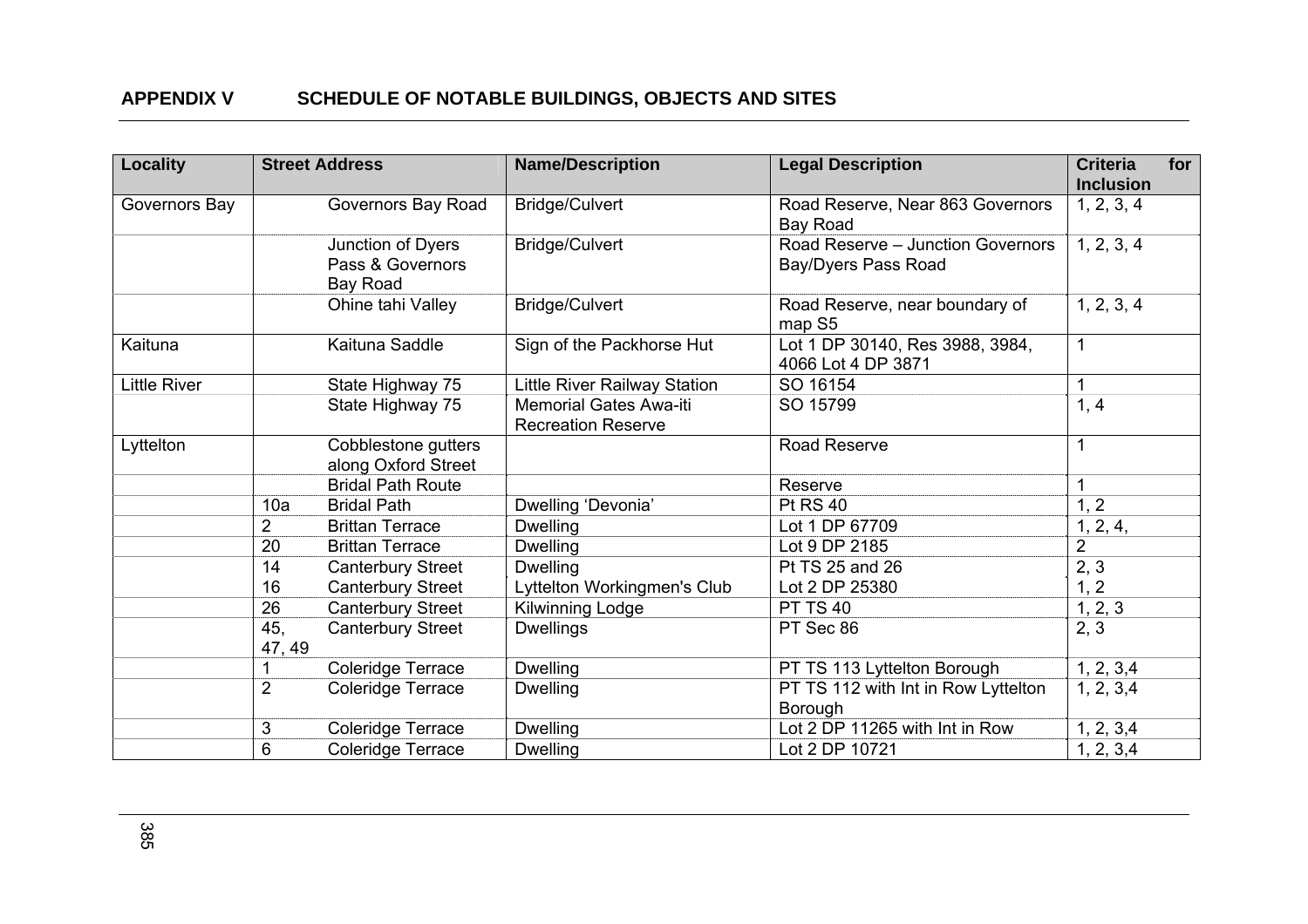| Locality  |                 | <b>Street Address</b>     | <b>Name/Description</b>                           | <b>Legal Description</b>                | <b>Criteria</b><br><b>Inclusion</b> | for |
|-----------|-----------------|---------------------------|---------------------------------------------------|-----------------------------------------|-------------------------------------|-----|
| Lyttelton | $\overline{7}$  | Coleridge Terrace         | <b>Dwelling</b>                                   | PT TS 108 Lyttelton Borough             | 1, 2, 3,4                           |     |
|           | 44              | <b>Cornwall Road</b>      | <b>Dwelling</b>                                   | Lot 4 DP 13432                          | 1, 2                                |     |
|           | 53              | <b>Cressy Terrace</b>     | <b>Dwelling</b>                                   | Lot 1 DP 47134                          | 2, 3                                |     |
|           | $\overline{2}$  | <b>Cunningham Terrace</b> | <b>Dwelling</b>                                   | Lot 1 DP 70371                          | 1, 2                                |     |
|           | 4               | <b>Donald Street</b>      | <b>Former Council Stables</b>                     | <b>Pt RS 34</b>                         | 1, 2                                |     |
|           | 28              | <b>Dublin Street</b>      | <b>Dwelling</b>                                   | Pt Sec 49 Town of Lyttelton             | 1, 2, 3                             |     |
|           | $\overline{30}$ | <b>Dublin Street</b>      | <b>Dwelling</b>                                   | Pt Sec 49 Town of Lyttelton             | 1, 2, 3                             |     |
|           | 32              | <b>Dublin Street</b>      | <b>Dwelling</b>                                   | Pt Sec 49 Town of Lyttelton             | 1, 2, 3                             |     |
|           | 21              | <b>Exeter Street</b>      | <b>Dwelling</b>                                   | TS 87-88 Pt TS 89 Lyttelton<br>Township | 1, 2, 3                             |     |
|           | 23              | <b>Exeter Street</b>      | <b>Dwelling</b>                                   | TS 87-88 Pt TS 89 Lyttelton<br>Township | 1, 2, 3                             |     |
|           |                 | <b>Gladstone Quay</b>     | Signal Box                                        | Lot 2 DP 56512                          | 1, 2                                |     |
|           | 26              | <b>Godley Quay</b>        | Dampier House                                     | Pt Lot 6 DP 1616                        | 1, 2, 3                             |     |
|           | 47              | Jackson's Road            | <b>Dwelling</b>                                   | <b>Pt RS 40</b>                         | 1, 2, 4                             |     |
|           | 8               | <b>London Street</b>      | <b>Smails</b>                                     | <b>Pt TS 34</b>                         | 3                                   |     |
|           | 14              | <b>London Street</b>      | Shop                                              | <b>Pt TS 35</b>                         | 2, 3                                |     |
|           | 15              | <b>London Street</b>      | <b>Bundy's Real Estate</b>                        | <b>PT 30</b>                            | 2, 3                                |     |
|           | 16              | <b>London Street</b>      | Headwaves                                         | <b>Pt TS 35</b>                         | 2, 3                                |     |
|           | 18              | <b>London Street</b>      | Voyces/Deluxe Cafe                                | Pt TS 36 Lot 2 DP 54532                 | 1, 2, 3                             |     |
|           | 33              | <b>London Street</b>      | <b>Bundy's Butchers</b>                           | <b>PT TS 26</b>                         | $\overline{2}$                      |     |
|           | 33              | <b>London Street</b>      | <b>Lyttelton Barbers</b>                          | <b>Pt TS 26</b>                         | 1, 2                                |     |
|           | 47              | <b>London Street</b>      | <b>Changs Fruiterers</b>                          | <b>Pt TS 42</b>                         | 2, 3                                |     |
|           | 47              | <b>London Street</b>      | Chans Cafe                                        | <b>Pt TS 24</b>                         | 2, 3                                |     |
|           | 64              | <b>London Street</b>      | <b>Dwelling</b>                                   | Pt Sec 46                               | 1, 2, 3                             |     |
|           | 66              | <b>London Street</b>      | <b>Dwelling</b>                                   | Pt Sec 46                               | 1, 2, 3                             |     |
|           | 10              | Norwich Quay              | <b>Minster House</b>                              | Lot 2 DP 3172                           | 2, 3                                |     |
|           | 20              | Norwich Quay              | Independent Provedoring Co. Ltd   Pt Lot 4 DP 319 |                                         | 1, 2, 3                             |     |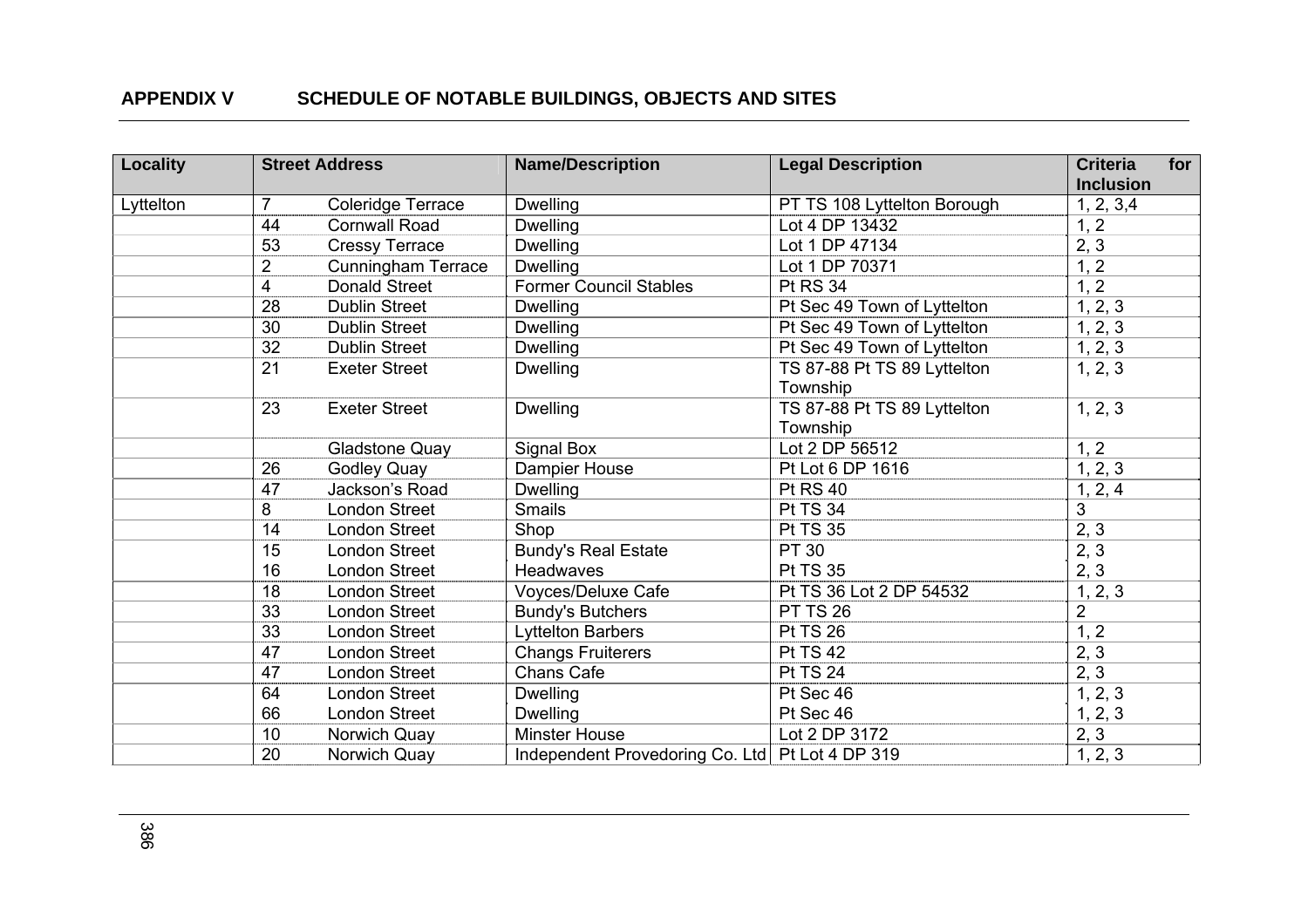| <b>Locality</b> |    | <b>Street Address</b>  | <b>Name/Description</b>   | <b>Legal Description</b>                      | for<br><b>Criteria</b><br><b>Inclusion</b> |
|-----------------|----|------------------------|---------------------------|-----------------------------------------------|--------------------------------------------|
| Lyttelton       | 40 | Norwich Quay           | Mitre Tavern              | Pt TS 9                                       | 1, 2, 3                                    |
|                 | 10 | <b>Oxford Street</b>   | <b>British Hotel</b>      | Lot 1 DP 9129                                 | 1, 2, 4                                    |
|                 | 14 | <b>Oxford Street</b>   | "Tin Palace"              | Lot 1 DP 22658                                | 1, 2                                       |
|                 | 20 | <b>Oxford Street</b>   | <b>Information Centre</b> | Pt Res 34                                     | 2, 3                                       |
|                 | 43 | <b>Oxford Street</b>   | <b>Dwelling</b>           | Pt Lot 2 DP 1362 & Pt TS 63                   | 2, 3                                       |
|                 | 45 | <b>Oxford Street</b>   | <b>Dwelling</b>           | Lot 3 Pt Lot 2 DP 1362                        | 2, 3                                       |
|                 | 47 | <b>Oxford Street</b>   | <b>Dwelling</b>           | Lot 2 DP 10992 & Pt TS 94                     | 2, 3                                       |
|                 | 49 | <b>Oxford Street</b>   | <b>Dwelling</b>           | <b>Pt TS 94</b>                               | 2, 3                                       |
|                 | 51 | <b>Oxford Street</b>   | <b>Dwelling</b>           | Pt TS 93/94                                   | 2, 3                                       |
|                 | 53 | <b>Oxford Street</b>   | <b>Dwelling</b>           | Lot 1 DP 5396                                 | 2, 3                                       |
|                 | 57 | <b>Oxford Street</b>   | <b>Dwelling</b>           | Pt TS 135/136                                 | 2, 3                                       |
|                 | 59 | <b>Oxford Street</b>   | <b>Dwelling</b>           | Lot 2 DP 60753                                | 2, 3                                       |
|                 | 67 | <b>Oxford Street</b>   | <b>Dwelling</b>           | Lot 1 DP 77444                                | $\overline{2}$                             |
|                 | 12 | <b>Reserve Terrace</b> | <b>Dwelling</b>           | Lot 31 DP 9983                                | $\overline{2}$                             |
|                 | 25 | <b>Rippon Street</b>   | <b>Dwelling</b>           | <b>Pt Sec 142</b>                             | 1, 2, 3                                    |
|                 | 18 | St. Davids Street      | <b>Dwelling</b>           | Lot 1 DP 59209                                | 1, 2                                       |
|                 | 21 | St. Davids Street      | <b>Dwelling</b>           | Pt TS 193                                     | 1, 2, 3, 4                                 |
|                 | 22 | St. Davids Street      | <b>Dwelling</b>           | Lot 1 DP 12232                                | 1, 2, 4                                    |
|                 | 24 | St. Davids Street      | <b>Dwelling</b>           | Lot 1 DP 61813                                | 1, 2, 3, 4                                 |
|                 | 26 | St. Davids Street      | <b>Dwelling</b>           | Pt TS 193                                     | 1, 2, 3, 4                                 |
|                 | 28 | St. Davids Street      | <b>Dwelling</b>           | Lot 1 DP 54837                                | 1, 2, 3, 4                                 |
|                 | 30 | St. Davids Street      | <b>Dwelling</b>           | Unit B DP 44866 with $\frac{1}{2}$ share over | 1, 2, 3, 4                                 |
|                 |    |                        |                           | Lot 1 DP 4448                                 |                                            |
|                 | 32 | St. Davids Street      | <b>Dwelling</b>           | Unit A DP 44866 with $\frac{1}{2}$ share over | 1, 2, 3, 4                                 |
|                 |    |                        |                           | Lot 1 DP 4448                                 |                                            |
|                 | 34 | St. Davids Street      | <b>Dwelling</b>           | Lot 1 DP 61813                                | 1, 2, 3, 4                                 |
|                 | 75 | St. Davids Street      | <b>Dwelling</b>           | Pt Sec 161                                    | 1, 2                                       |
|                 |    | Sumner Road            | Masonic Lodge             | Lot 1 DP 63722                                | 1, 2                                       |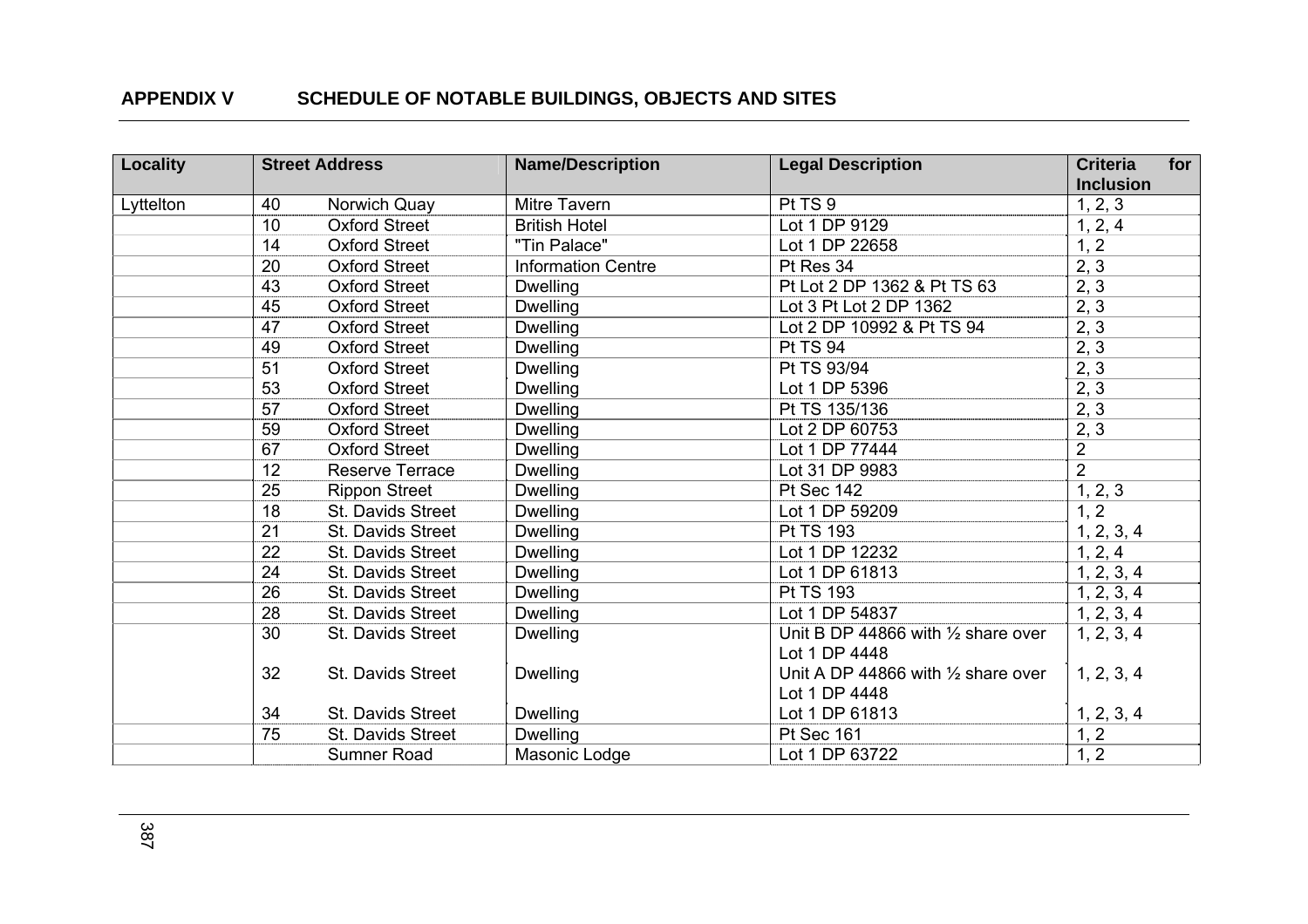| <b>Locality</b> |     | <b>Street Address</b>    | <b>Name/Description</b>             | <b>Legal Description</b>             | <b>Criteria</b><br><b>Inclusion</b> | for |
|-----------------|-----|--------------------------|-------------------------------------|--------------------------------------|-------------------------------------|-----|
| Lyttelton       | 27  | Sumner Road              | <b>Dwelling</b>                     | TS 204 Lyttelton Borough             | 2, 3                                |     |
|                 | 29  | Sumner Road              | <b>Dwelling</b>                     | Lot 1 DP 46593                       | 2, 3                                |     |
|                 | 31  | Sumner Road              | <b>Dwelling</b>                     | Lot 1 DP 65610                       | 2, 4                                |     |
|                 | 37  | <b>Ticehurst Road</b>    | <b>Dwelling</b>                     | Lot 1 DP 67219                       | 1, 2, 3                             |     |
|                 | 3   | <b>Winchester Street</b> | <b>Dwelling</b>                     | Lot 1 DP 4960                        | 1, 2                                |     |
|                 | 13  | <b>Winchester Street</b> | <b>Dwelling</b>                     | <b>Sec 58</b>                        | $\overline{2}$                      |     |
|                 | 23  | <b>Winchester Street</b> | <b>Dwelling</b>                     | Pt Sec 56                            | $\overline{2}$                      |     |
|                 | 28  | <b>Winchester Street</b> | <b>Dwelling</b>                     | Lot 1 DP 1623                        | 1, 2, 4                             |     |
|                 | 32  | <b>Winchester Street</b> | <b>Dwelling</b>                     | <b>Pt TS 72</b>                      | 2, 3, 4                             |     |
|                 | 34  | <b>Winchester Street</b> | <b>Dwelling</b>                     | <b>Pt TS 73</b>                      | 2, 3, 4                             |     |
|                 | 36  | <b>Winchester Street</b> | <b>Dwelling</b>                     | <b>Pt TS 73</b>                      | 2, 3, 4                             |     |
|                 | 38  | <b>Winchester Street</b> | <b>Dwelling</b>                     | <b>Sec 74</b>                        | 2, 3, 4                             |     |
|                 | 39  | <b>Winchester Street</b> | <b>Dwelling</b>                     | Pt Lots 1-2 DP 6114                  | 1, 2, 3                             |     |
|                 | 42a | <b>Voelas Road</b>       | <b>Dwelling</b>                     | Lot 2 DP 71685                       | 1, 2, 3                             |     |
|                 | 45  | <b>Voelas Road</b>       | <b>Dwelling</b>                     | TS 252 Lyttelton                     | 1, 2, 3                             |     |
|                 | 41  | <b>Winchester Street</b> | <b>Dwelling</b>                     | Pt Lots 1-2 DP 6114                  | 1, 2, 3                             |     |
| Lyttelton       |     | <b>Adderley Scenic</b>   | <b>Adderley Head Signal Station</b> | LIG-344PT Res 61 Pigeon Bay SO       | 1, 2, 4, 5                          |     |
| Harbour         |     | Reserve                  |                                     |                                      |                                     |     |
|                 |     | Camp Bay                 | <b>Quarantine Cemetery</b>          |                                      | 1, 4                                |     |
|                 |     | Little Port Cooper       | Former School Little Port           | Lot 1 DP 79594 Blks I, II Pigeon Bay |                                     |     |
|                 |     |                          | Cooper                              | <b>SD</b>                            |                                     |     |
|                 |     | Old Dump Rd              | Battery Point, Gun                  | Lot 1 DP 10880, Lots 1-2 DP 19789,   | $\mathbf{1}$                        |     |
|                 |     |                          | Emplacements,                       |                                      |                                     |     |
|                 |     | (off old Sumner Road)    | associated buildings, structures    | Lots 1-6 DP 22486, Lot 4 DP 27278    |                                     |     |
|                 |     |                          | and terraces (1885-1945)            | Pt Lot 5 DP 54492 Pt Rural Secs 55,  |                                     |     |
|                 |     |                          |                                     | 130 Rural Sec 471                    |                                     |     |
| Makanuatua      |     | SH <sub>5</sub>          | Former Takamatua School             | Lot 1 DP 11774 Blk 1V Akaroa SD      | 1, 2, 4                             |     |